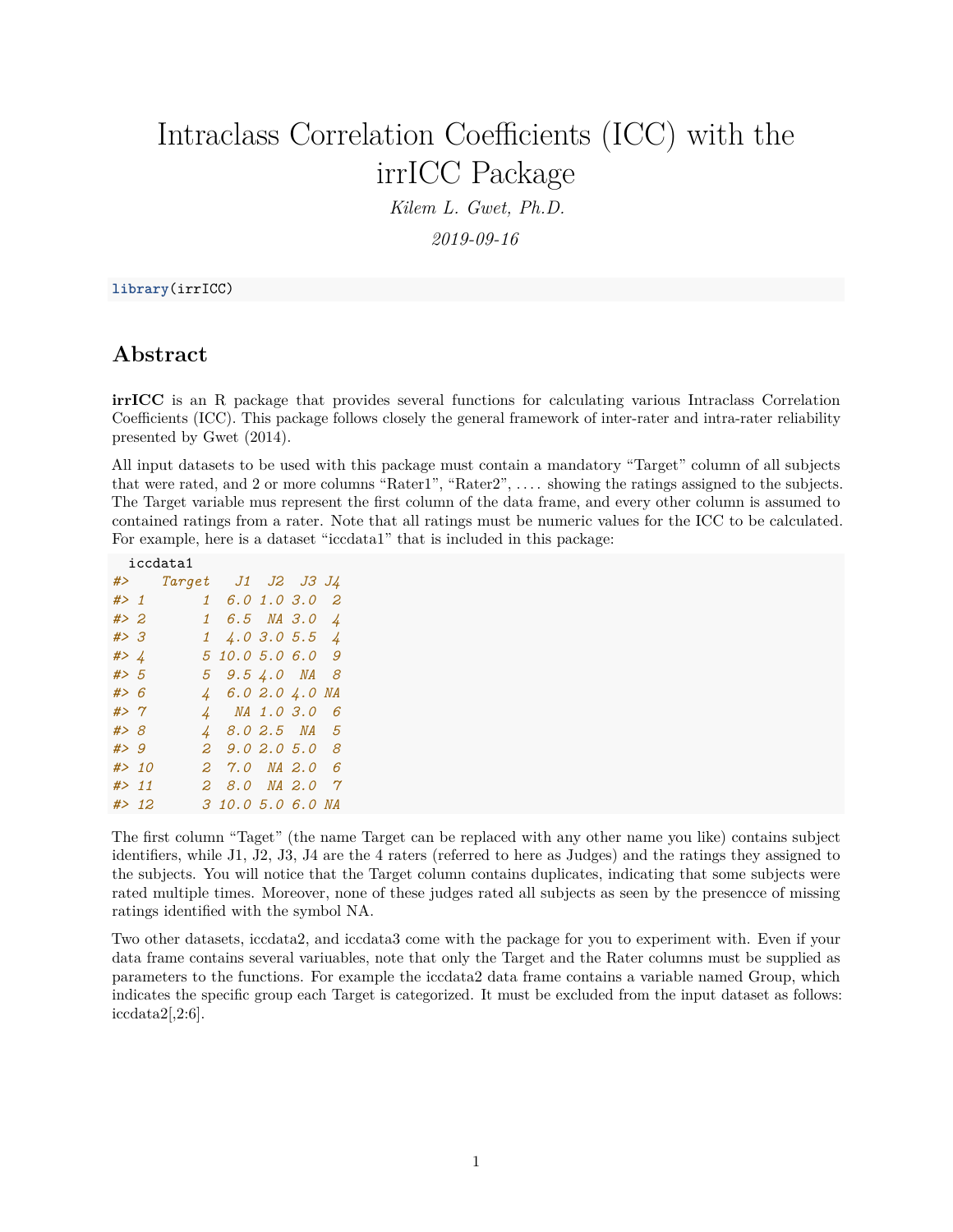#### **Computing various ICC values**

To determine what function you need, you must first have a statistical description of experimental data. There are essentially 3 statistical models recommended in the literature for describing quantitative inter-rater reliability data. These are commonly refer to as model 1, model 2 and model 3.

• **Model 1**

Model 1 is uses a single factor (hence the number 1) to explain the variation in the ratings. When the factor used is the subject then the model is referred to as Model 1A and when it is the rater the model is named Model 1B. You will want to use Model 1A if not all subjects are rated by the same roster of raters. That raters may change from subject to subject. Model 1B is more indicated if different raters may rate different rosters of subjects. Note that while Model 1A only allows for the calculation of inter-rater reliability, Model 1B on the other hand only allows for the calculation of intra-rater reliability.

Calculating the ICC under Model 1A is done as follows:

```
icc1a.fn(iccdata1)
#> sig2s sig2e icc1a n r max.rep min.rep Mtot ov.mean
#> 1 1.761312 5.225529 0.2520899 5 4 3 1 40 5.2
```
It follows that the inter-rater reliability is given by 0.252, the first 2 output statistics being the subject variance component 1.761 and error variance component 5.226 respectively. You may see a description of the other statistics from the function's documentation.

The ICC under Model 1B is calculated as follows:

```
icc1b.fn(iccdata1)
#> sig2r sig2e icc1b n r max.rep min.rep Mtot ov.mean
#> 1 4.32087 3.365846 0.5621217 5 4 3 1 40 5.2
```
It follows that the intra-rater reliability is given by 0.562, the first 2 output statistics being the rater variance component 4.321 and error variance component 3.366 respectively. A description of the other statistics can be found in the function's documentation.

#### • **Model 2**

Model 2 includes a subject and a rater factors, both of which are considered random. That is, Model 2 is a pure random factorial ANOVA model. You may have Model 2 with a subject-rater interaction and Model 2 without subject-rater interaction. Model 2 with subject-rater interaction is made up of 3 factors: the rater, subject and interaction factors, and is implemented in the function *icc2.inter.fn*. For information, the mathematical formulation of the full Model 2 is  $y_{ijk} = \mu + s_i + r_j + (sr)_{ij} + e_{ijk}$ , where  $y_{ijk}$  is the rating associated with subject *i*, rater *j* and replicate (or measurement) *k*. Moreover,  $\mu$  is the average rating,  $s_i$  subject *i*'s effect,  $r_j$  rater *j*'s effect,  $(sr)_{ij}$  subject-rater interaction effect associated with subject  $i$  and rater  $j$ , and  $e_{ijk}$  is the error effect. The other statistical models are similar to this one. Some may be based on fewer factors or the assumptions applicable to these factors may vary from model to model. Please read Gwet (2014) for a technical discussion of these models.

Calculating the ICC from the iccdata1 dataset (included in this package) and under the assumption of Model 2 with interaction is done as follows:

```
icc2.inter.fn(iccdata1)
#> sig2s sig2r sig2e sig2sr icc2r icc2a n r max.rep
#> 1 2.018593 4.281361 1.315476 0.4067361 0.251627 0.8360198 5 4 3
#> min.rep Mtot ov.mean
#> 1 1 40 5.2
```
This function produces 2 intraclass correlation coefficients **icc2r** and **icc2a**. While **iccr** represents the inter-rater reliability estimated to be 0.252 , **icc2a** represents the intra-rater reliability